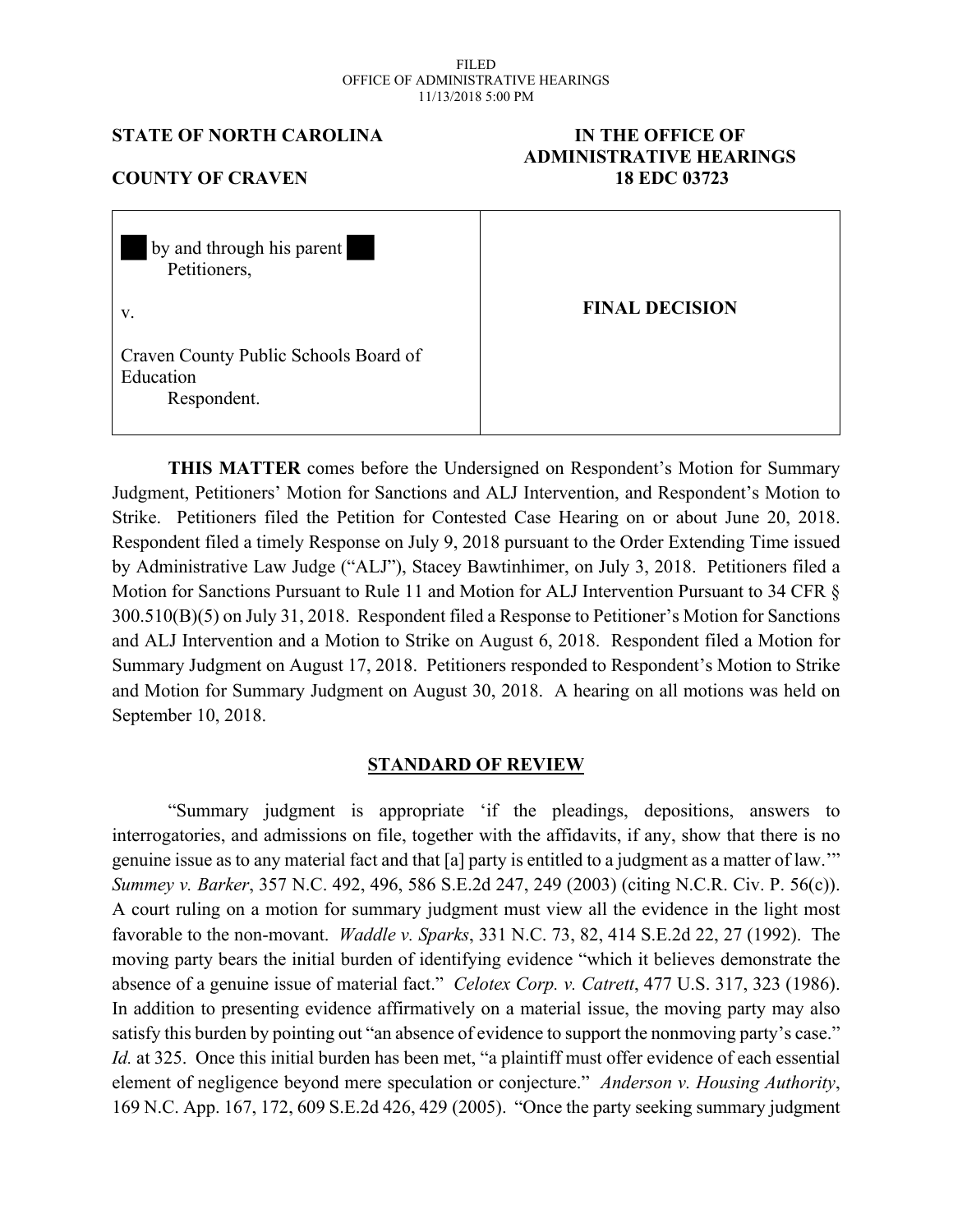makes the required showing, the burden shifts to the nonmoving party to produce a forecast of evidence demonstrating specific facts, as opposed to allegations, showing that he can at least establish a *prima facie* case at trial." *Gaunt v. Pittaway,* 139 N.C. App. 778, 784–85, 534 S.E.2d 660, 664 (2000). "The real purpose of summary judgment is to go behind or pierce the pleadings to determine if a case has any merit." *Singleton v. Stewart*, 280 N.C. 460, 464, 186 S.E.2d 400, 403 (1972).

# **FINDINGS OF FACT AND CONCLUSIONS OF LAW**

# **Preliminary Matters**

- 1. Petitioners' Motion for Sanctions Pursuant to Rule 11 is denied. In the prayer for relief, Petitioners request that "Respondent pay Petitioners attorneys' fees related to the resolution meeting, striking Respondent's Answer, deem all matters averred in the Petition as true, and hold a hearing solely for the determination of damages including statutorily appropriate attorney fees." Petitioners failed to establish the application of Rule 11 to Respondent's failure to hold a resolution meeting within fifteen days of receipt of the Petition. Moreover, in accordance with N.C.G.S. §§ 115C-109.6(j) the State Board of Education through the Exceptional Children Division and the Office of Administrative Hearings ("OAH") were required to develop and enter into a binding memorandum of understanding ("MOU"). In that MOU, under Section 4, the OAH agreed that the Administrative Law Judges would not utilize the practice of imposing monetary sanctions (as well as award attorneys' fees which are further not authorized by federal law) in special education due process cases.
- 2. Respondent's Motion to Strike Petitioners' Motion for Sanctions is denied.
- 3. Petitioners' Motion for ALJ Intervention Pursuant to 34 CFR 300.510 is denied because it is moot. The cited regulation allows the Administrative Law Judge ("ALJ") to intervene to start the hearing timeline, but hearing had already been set in this matter, by consent of the Parties, prior to the filing of Petitioners' motion.

# **Respondent's Motion for Summary Judgment**

# **A. Claims Arising Prior to June 21, 2017**

1. Petitioner attended Elementary School (" a public school in Craven County, during the 2015-2016 and 2016-2017 school years.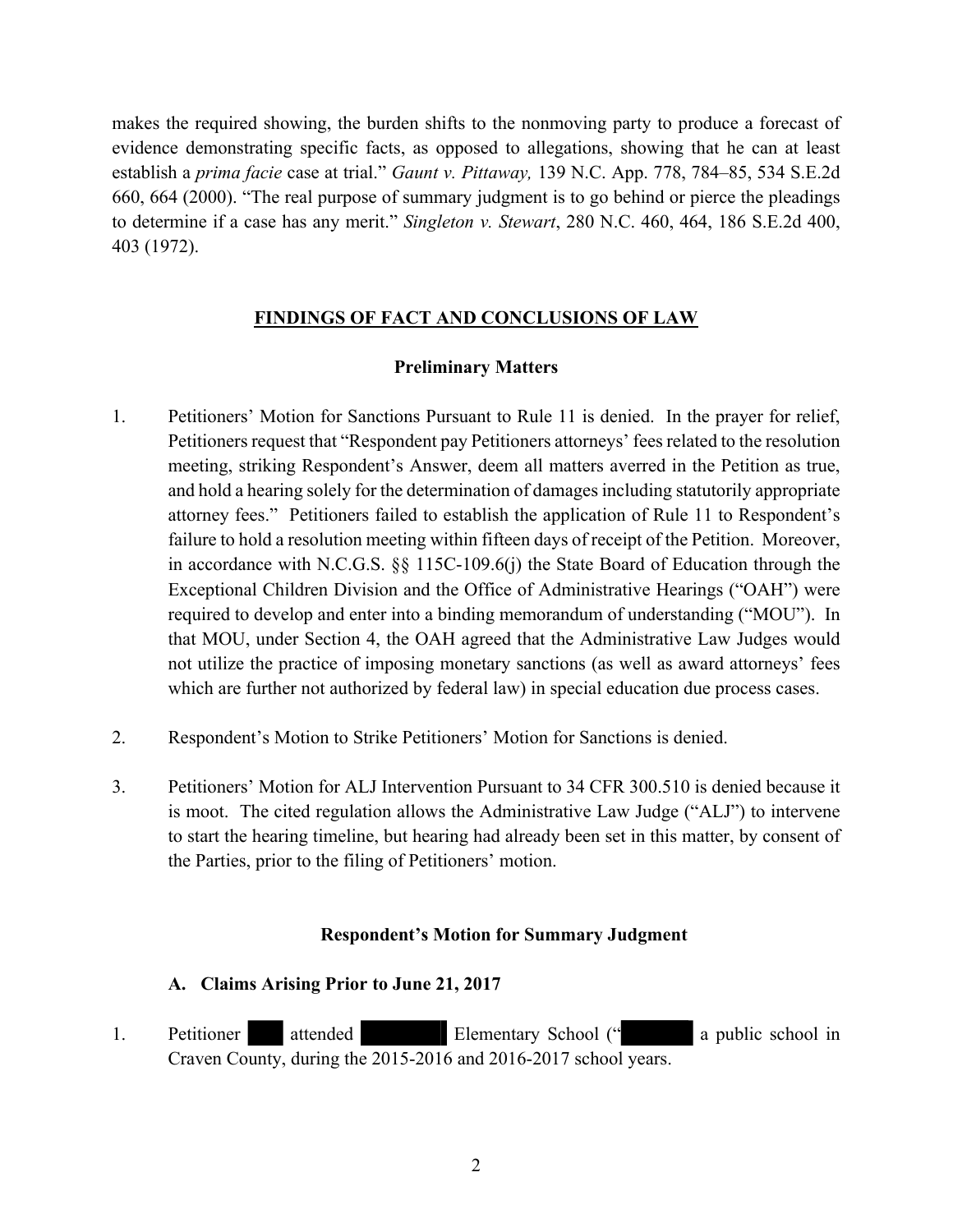- 2. At the end of May 2017, Petitioner told s teacher she was considering withdrawing him from public school to home school him. Affidavit of  $\blacksquare$   $\blacksquare$  57. "Around the beginning of June  $2017$ " Petitioner told the teacher she was "leaning towards" enrolling into a private school" or home schooling. *Id.*at ¶ 59. states she did this because she believed was not making progress and the school was not doing all they could to help him. *Id.*
- 3. Petitioner enrolled in a private school, (" after the end of the 2016-2017 school year. He attended for the 2017- 2018 school year.
- 4. Petitioners allege that Respondent violated its Child Find obligation by failing to identify as a student with a disability and provide special education and related services during the 2015-2016 and 2016-2017 school years, while he attended
- 5. Petitioners later withdrew all Individuals with Disabilities Education Act ("IDEA") related claims for the 2015-2016 school year.
- 6. Petitioners' remaining claims regarding Child Find and a deprivation of a free and appropriate public education ("FAPE") while he was enrolled in the Craven County Schools during the 2016-2017 school year are time-barred by the North Carolina one-year statute of limitations. N.C.G.S. § 115C-109.6(b).
- 7. A party filing a petition for contested case hearing with the Office of Administrative hearings must do so within one year of the time the party knew or reasonably should have known about the alleged action that forms the basis of the petition. N.C. Gen. Stat. § 115C-109.6(b). A cause of action under the IDEA arises when petitioners "knew of the facts that gave rise to th[e] injury, whether or not they knew they were actionable." *Richards v. Fairfax County Sch. Bd*., 798 F. Supp. 338, 341 (E.D. Va. 1992).
- 8. In the Petition and in the Affidavit of Petitioner Petitioner establishes that she had knowledge of the facts giving rise to her Petition prior to the end of the 2016-2017 school year. Petition  $\P$  31 ("[a]t the end of the 2016-2017 school year, informed that she was transferring to for the  $2017-2018$  school year, primarily because they would not test him to determine if he had a disability or need specialized instruction."); *See also,* Affidavit of **¶35-37** (during a conference in December 2016, teacher told that he "struggled in every area" and she did not have the time to reteach him); ¶39  $(i)$  Ianuary or February of 201 teacher "tested" and informed his mother that his scores were "lower than his first grade year");  $\P$ 53-54 (in mid-April told his teacher she was concerned because he was not making progress and was struggling in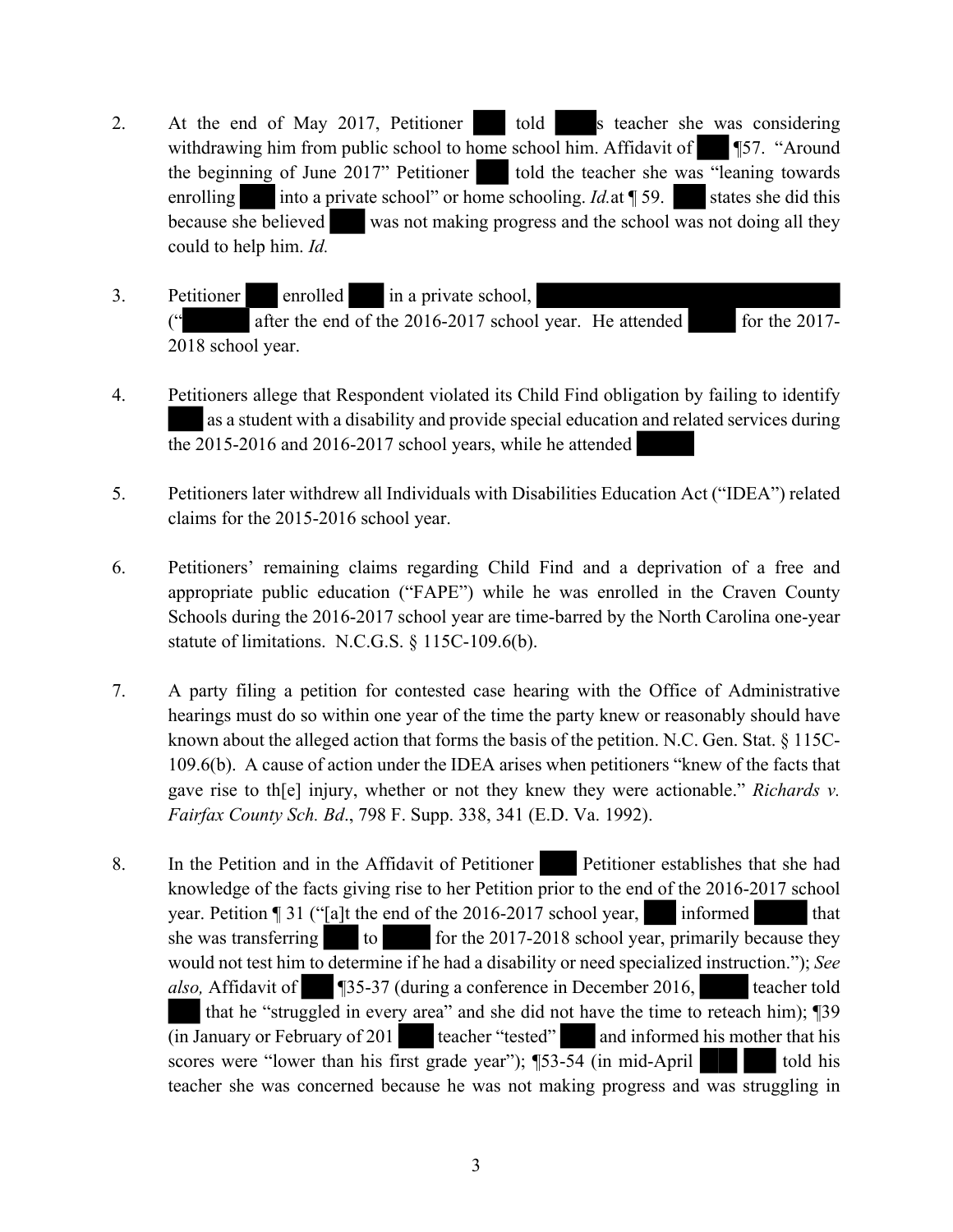school). The Petition and affidavit of establish that was aware of her concerns about s academic progress at the time they arose during the 2016-2017 school year; they were not discovered sometime later.

- 9. The last day, or "the end" of the 2016-2017 school year was June 9, 2017. *See* N.C.G.S. § 115C-84.2(d) (the last day of school "shall be no later than the Friday closest to June 11"). Petitioner did not file a due process petition until June 20, 2018, more than one year after the time Petitioner knew or reasonably should have known about the alleged action that forms the basis of the petition. N.C. Gen. Stat. § 115C-109.6(b); N.C. 1504-1.12(e).
- 10. The IDEA contains two specific exceptions to the one-year statute of limitations. 20 U.S.C. §1415(f)(3)(C), (D); 34 C.F.R. §300.511(e), (f); N.C. Gen. Stat. §115C-109.6(c).
- 11. The one-year limitations period "shall not apply to a parent if the parent was prevented from requesting the hearing due to (i) specific misrepresentations by the local educational agency that it had resolved the problem forming the basis of the petition, or (ii) the local educational agency's withholding of information from the parent that was required under State or federal law to be provided to the parent." 20 U.S.C.  $\S$  1415(f)(3)(D); N.C.G.S.  $\S$ 115C-109.6(c).
- 12. For the misrepresentation exception, Petitioners "must show that the school intentionally misled them or knowingly deceived them regarding their child's progress." *D.K. v. Abington Sch. Dist.*, 696 F.3d 233, 246 (3d Cir. 2012).
- 13. For the withholding exception, "only the failure to supply statutorily mandated disclosures can toll the statute of limitations. Plaintiffs can satisfy this exception only by showing that the school failed to provide them with a written notice, explanation, or form specifically required by the IDEA statutes and regulations." *D.K. v. Abington Sch. Dist.*, 696 F.3d 233, 246 (3d Cir. 2012).
- 14. In addition, a petitioner "must also show that the misrepresentations or withholding *caused* her failure to request a hearing or file a complaint on time." *Id.* (emphasis in original).
- 15. The Petition does not invoke either exception to the statute of limitations. However, Petitioner argues that she sufficiently pled facts which would support application of the exceptions.
- 16. Petitioners failed to plead facts or produce sufficient evidence to support a finding that Respondent intentionally misled Petitioners or knowingly deceived them regarding the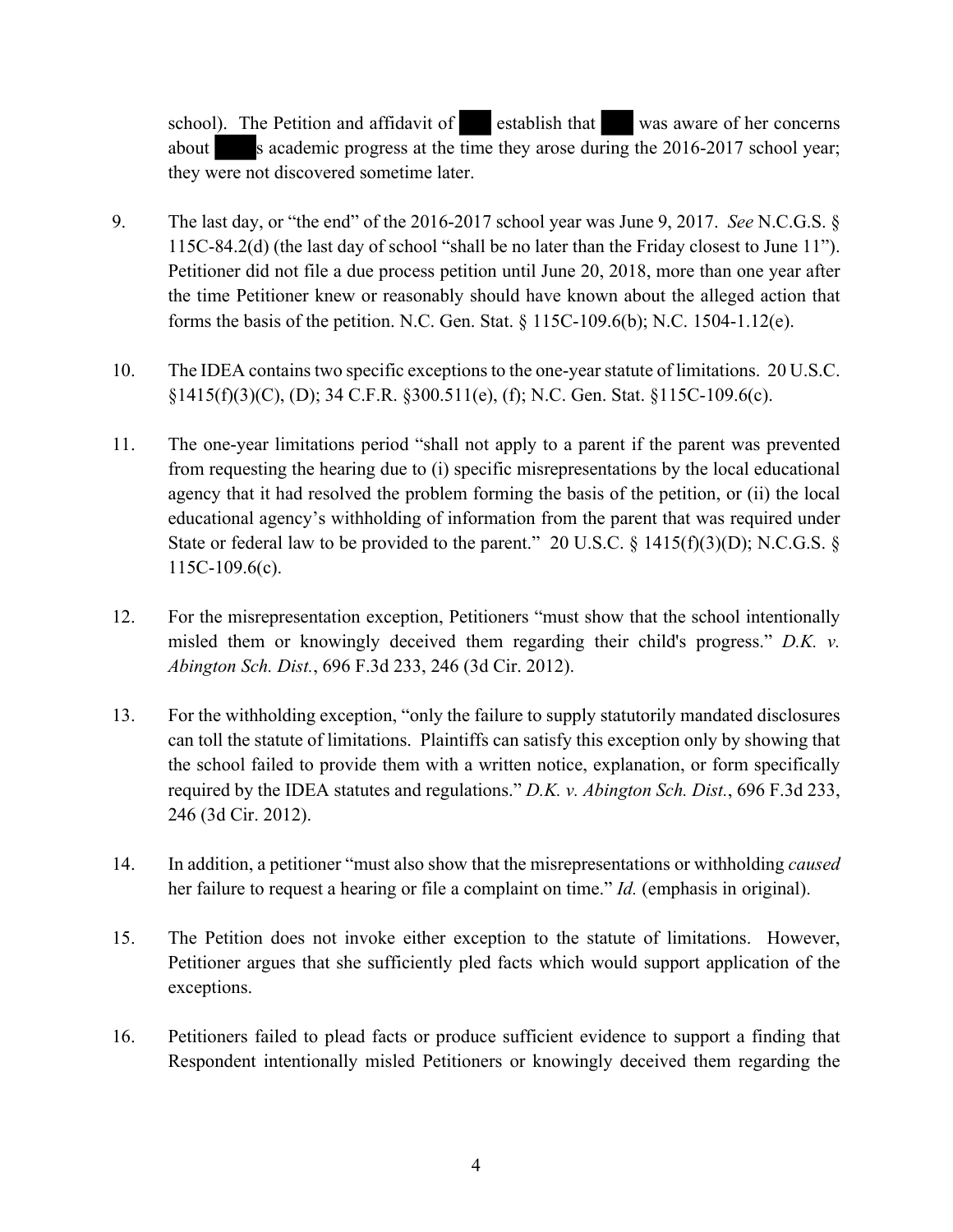matter forming the basis of their Petition, or that Respondent had resolved the problem forming the basis of the Petition.

- 17. In the Petition and affidavit of Petitioner identifies numerous instances during the 2016-2017 school year when she alleges school staff members failed or refused to resolve the issues in response to her complaints. *See* Affidavit of ¶23-25 (Petitioner alleges that during an October 2016 meeting with the principal to discuss s concerns about s lack of progress, the Principal stated, "there was nothing she could do at this time"), (Petitioner alleges she threatened the principal that she would complain to the Craven County Board of Education because had not yet been "tested."); and ¶ 57-59 (Petitioner states that at the end of May 2017 and first week of June 2017, expressed to his teacher that she was considering homeschooling and then that she was considering enrolling him in private school, and the teacher simply responded that it "was a good idea").
- 18. Moreover, Petitioners assert in their Petition that staff and parent repeatedly discussed concerns over academic progress and were frank with about his academic struggles.
- 19. Petitioner's own allegations and evidence preclude a finding that Respondent intentionally mislead or knowingly deceived about the progress was making or that it had resolved her concerns regarding his academic progress.
- 20. Petitioners did not produce evidence in response to Respondent's Motion for Summary Judgment of specific misrepresentations that would meet the requirements of 20 U.S.C. § 1415(f)(3)(D). Further, Petitioners failed to allege or submit evidence that Petitioner was prevented from filing a timely Petition by any specific misrepresentation by Respondent.
- 21. Respondent has met its burden in submitting sufficient evidence that Respondent did not intentionally mislead Petitioners or knowingly deceive them regarding s progress.
- 22. Petitioner failed to allege or produce evidence demonstrating that Respondent withheld statutorily mandated information which prevented her from filing a timely petition regarding the 2016-2017 school year.
- 23. The withholding exception to the statute of limitations addresses the IDEA requirement that school districts provide parents with prior written notice and procedural safeguards. *D.K. v. Abington Sch. Dist.* at 246. School districts must provide parents with prior written notice whenever it proposes or refuses to initiate or change the identification, evaluation or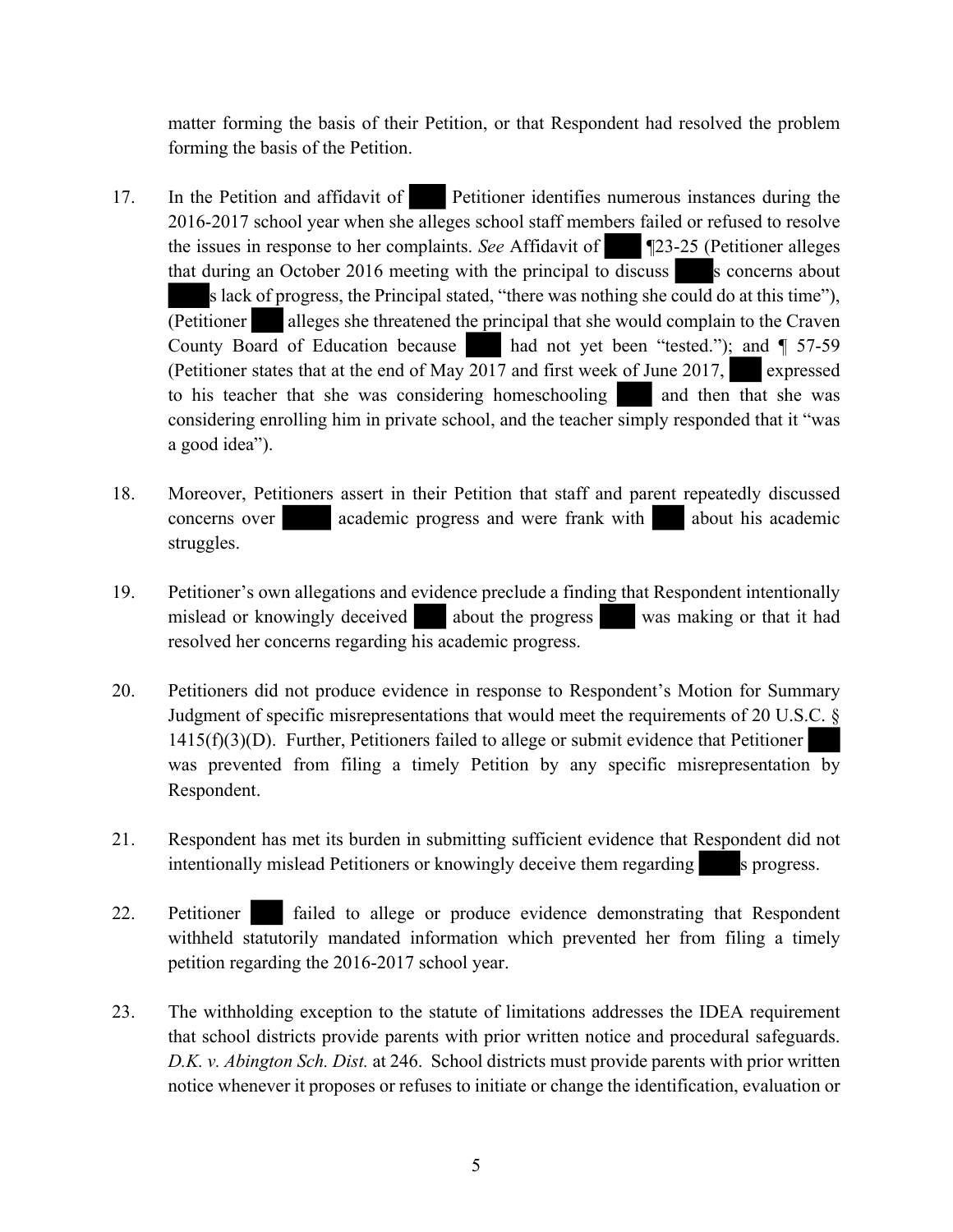educational placement of a child. *See* 20 U.S.C. §1415(b)(3); 34 CFR §300.503(a). School districts must provide parents with a complete explanation of the IDEA procedural safeguards upon the occurrence of one of the following events: (1) upon initial referral or parental request for evaluation; (2) upon the first occurrence of the filing of a due process complaint; and (3) upon request by a parent. *D.K. v. Abington Sch. Dist.* at 246; *see also*  20 U.S.C. § 1415(d)(1)(A).

- 24. The Petition contains no allegation that Respondent failed to provide statutorily mandated written notice or procedural safeguards.
- 25. Respondent produced evidence that Petitioner did not specifically request an evaluation under the IDEA during the 2016-2017 school year that would trigger Respondent's statutory duty to provide written notice or procedural safeguards. *See* Motion for Summary Judgment (Affidavits of and ). Although Petitioner alleges that she asked for to be "tested" at various times, she produced no evidence to support her contention that Respondent's staff should have understood this to be a request for an evaluation under the IDEA, as opposed to a general question about regular education testing provided to all students.
- 26. Even if Respondent were required to provide procedural safeguards, Petitioner did not demonstrate that Respondent's failure to do so prevented her from timely requesting a due process hearing. Accordingly, Petitioners have not alleged facts that would support application of the exceptions in 20 U.S.C.  $\S$  1415(f)(3)(D) or N.C.G.S.  $\S$  115C-109.6.
- 27. This Tribunal is granted limited subject matter jurisdiction by statute and lacks jurisdiction to hear any claims falling outside the one-year statute of limitations established by N.C.G.S. § 115C-109.6. Because Petitioners' claims from the 2016-2017 school year do not fall within the applicable one-year statute of limitations, and no statutory exceptions apply, all claims from the 2016-2017 school year are dismissed in their entirety for lack of subject matter jurisdiction.

# **B. Claims Arising During the 2017-2018 School Year**



2. Petitioners claims that Respondent (a) failed to provide FAPE during the 2017-2018 school year, (b) failed to develop an appropriate Private School Services Plan ("PSSP"), and (c)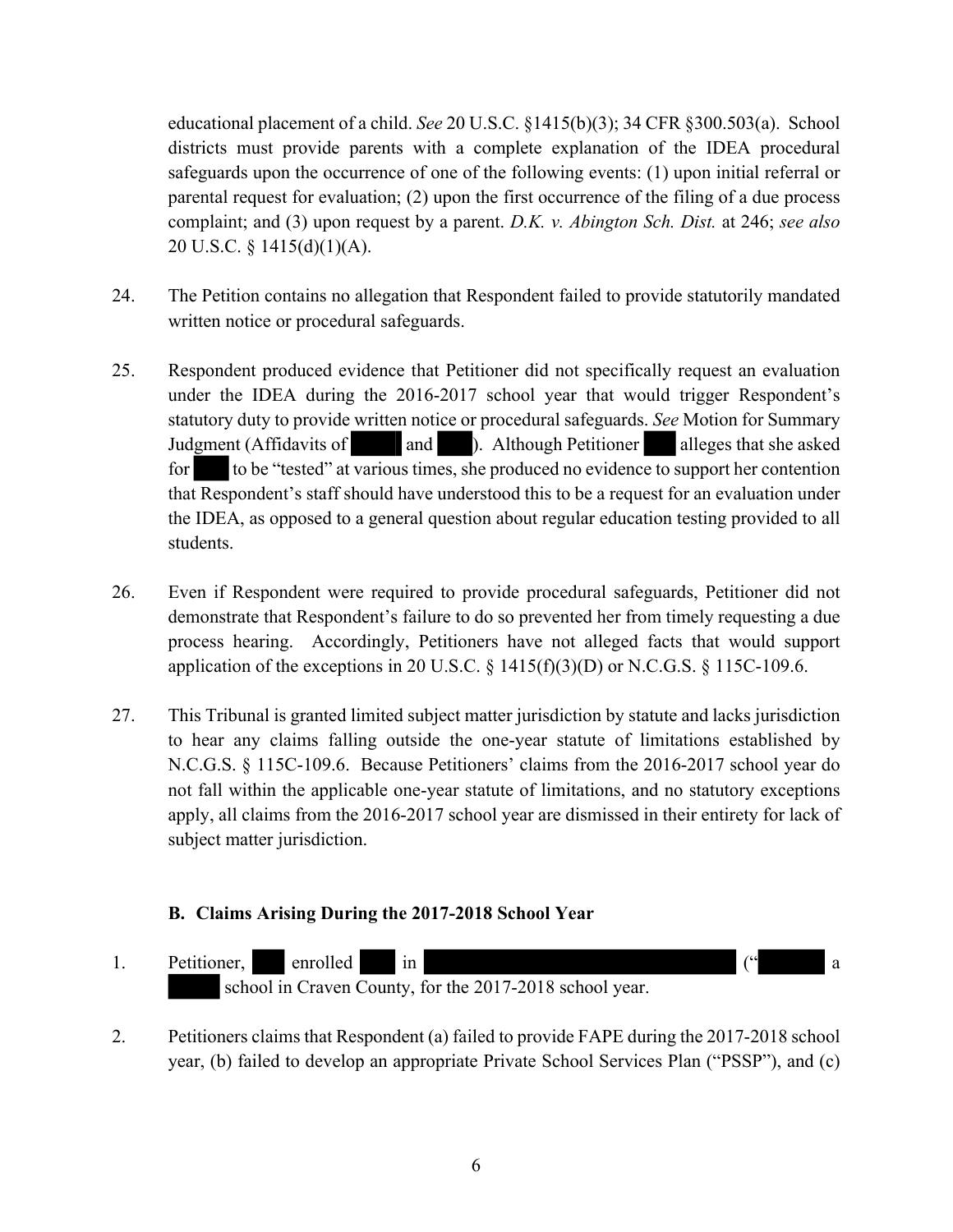denied parents the opportunity to participate in the development of PSSP are all outside OAH's jurisdiction and fail to state a claim reviewable by this tribunal.

- 3. When Petitioner, enrolled in became a "parentally-placed private school student" as defined by the IDEA. *See* 34 C.F.R. 300.130. Districts are not required to provide FAPE to parentally-placed private school students. 34 C.F.R. § 300.137.
- 4. The IDEA places two obligations on the Craven County Schools with regard to children with disabilities enrolled by their parents in private schools within Craven County:
	- "locate, identify, and evaluate" such children (34 C.F.R. 300.131(a)); and
	- b. "[t]o the extent consistent with the number and location of children with disabilities who are enrolled by their parents in private, including religious, elementary schools and secondary schools located in the school district," make provision "for the participation of those children in the program assisted or carried out under Part B of the Act". 34 C.F.R. § 300.132(a).
- 5. Unlike public school students, LEA's do not have an obligation to provide a Free, Appropriate Public Education ("FAPE") to parentally-placed private school students; the law requires only that the LEA expend a "proportionate amount of Federal funds" provided to the local educational agency ("LEA") under the IDEA on services to private school students. 34 C.F.R. § 300.133 *et seq.*
- 6. "No parentally-placed private school child with a disability has an individual right to receive some or all of the special education and related services that the child would receive if enrolled in a public school." 34 C.F.R. § 300.137(a); *see also Gary S. v. Manchester Sch. Dist*., 241 F. Supp. 2d 111, 114 (D.N.H. 2003), *aff'd*, 374 F.3d 15 (1st Cir. 2004) ("it is now beyond reasonable dispute that a disabled child who has been placed by his parents in a private school does not have an individually enforceable right to receive special education and related services."); *accord, D.L. ex rel. K.L. v. Baltimore Bd. Of Sch. Commissioners*, 706 F.3d 256, 260 (4th Cir. 2013).
- 7. While Respondent has no FAPE obligation to parentally-placed private school students, the IDEA does require Respondent to spend a proportionate amount of the district's IDEA funds on "equitable services" to these students.
- 8. The LEA makes the final decision regarding the services to be provided to an eligible child in accordance with that child's proportionate share of Federal funds. 20 U.S.C. § 1412(a)(10)(A); 34 C.F.R. §§ 300.132, 137. Due process procedures may not be used to raise complaints that an LEA has failed to meet the requirements of 20 U.S.C. § 1412(a)(10)(A) regarding the provision of equitable services to parentally-placed private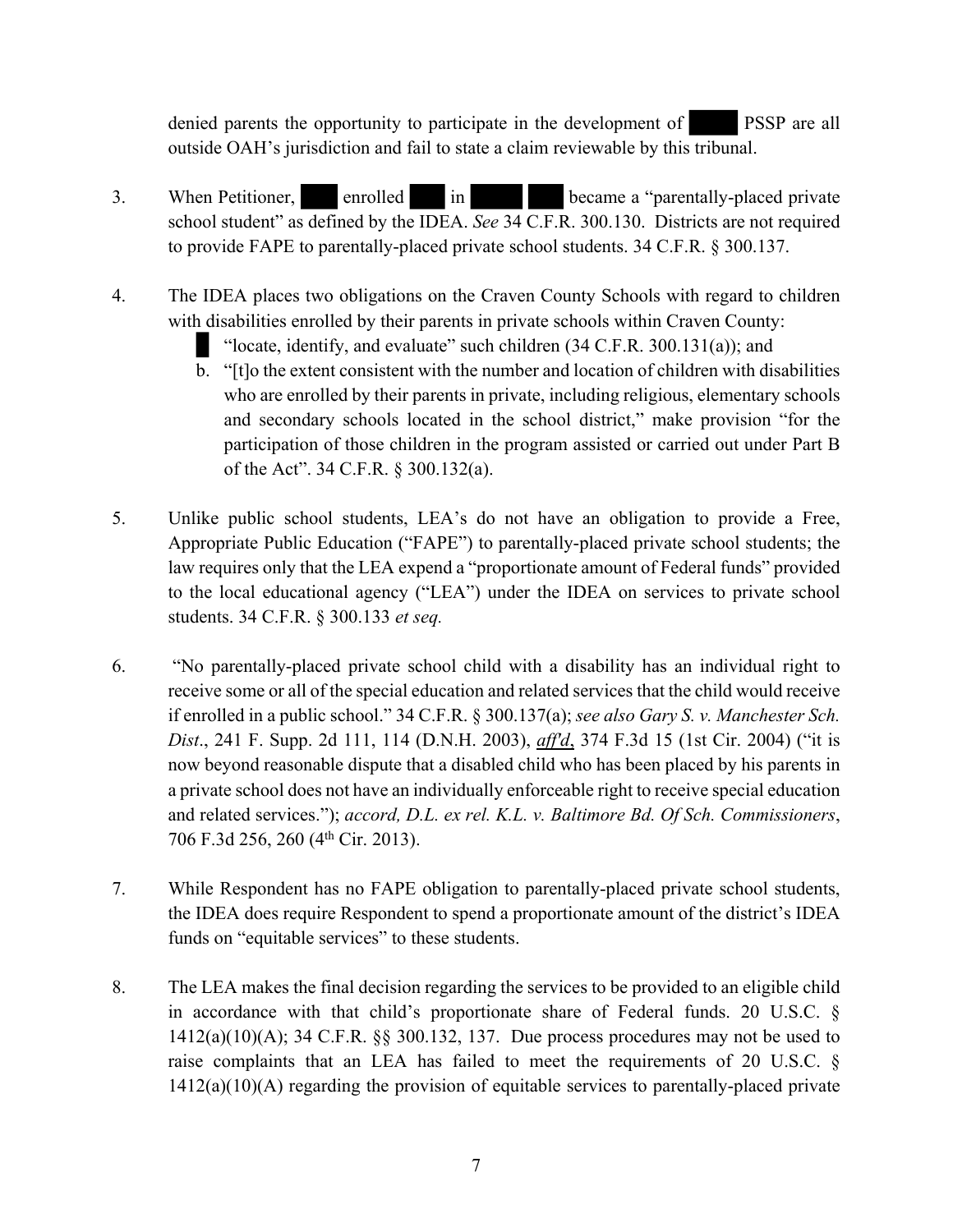school students. 34 C.F.R. § 300.140. Accordingly, the OAH does not have jurisdiction over Petitioners' claims regarding PSSP development or for particular services Petitioners claim should have received from the Craven County Schools.

- 9. Petitioners' sole reviewable claim regarding the 2017-2018 school year is Respondent's alleged violation of its Child Find obligation. Petitioners claim that Respondent failed to fulfill its Child Find obligation by failing to timely identify and evaluate during the 2017-2018 school year.
- 10. Petitioners allege that two requests for an evaluation were made to Respondent: one verbal request by a staff member of private school in November 2017, and one written request by Petitioner on February 21, 2018 via email. Petitioner alleges that Respondent failed to initiate the referral and evaluation process in a timely manner after Petitioner made these requests.
- 11. Respondent submitted undisputed evidence that it did initiate an evaluation of in April 2018. *See* Motion for Summary Judgment (Affidavit of Lynn Hardison). The evaluation was completed, and he was found eligible as a student with a disability under the IDEA on July 12, 2018.
- 12. For a parentally placed private school student such as a comprehensive evaluation and eligibility determination is the only available remedy for a Child Find violation, and that remedy has been provided.
- 13. At the time the Petition was filed, a comprehensive evaluation was already underway, and eligibility was determined shortly thereafter, leaving no further issues for this Tribunal to resolve. *See Greenland Sch. Dist. v. Amy N.*, 358 F.3d 150, 158 (1st Cir. 2004), *abrogated on other grounds by Forest Grove Sch. Dist. v. T.A.,* 557 U.S. 230, 129 S. Ct. 2484, 174 L. Ed. 2d 168 (2009) ("Once Greenland identified Katie as a child with a disability in September 2001, the district had performed every act reviewable by a hearing officer; any subsequent obligations it had to provide educational services to Katie were matters for the state administrative procedure . . . ").
- 14. The OAH has no authority to award compensatory education services to compensate for a possible delay in the provision of equitable services to a parentally-placed private school student. First, any provision of compensatory education would necessarily involve a determination that has an individual entitlement to any particular services from Respondent. The OAH may not make such a determination. *See* 34 C.F.R. § 300.137(a) ("No parentally-placed private school child with a disability has an individual right to receive some or all of the special education and related services that the child would receive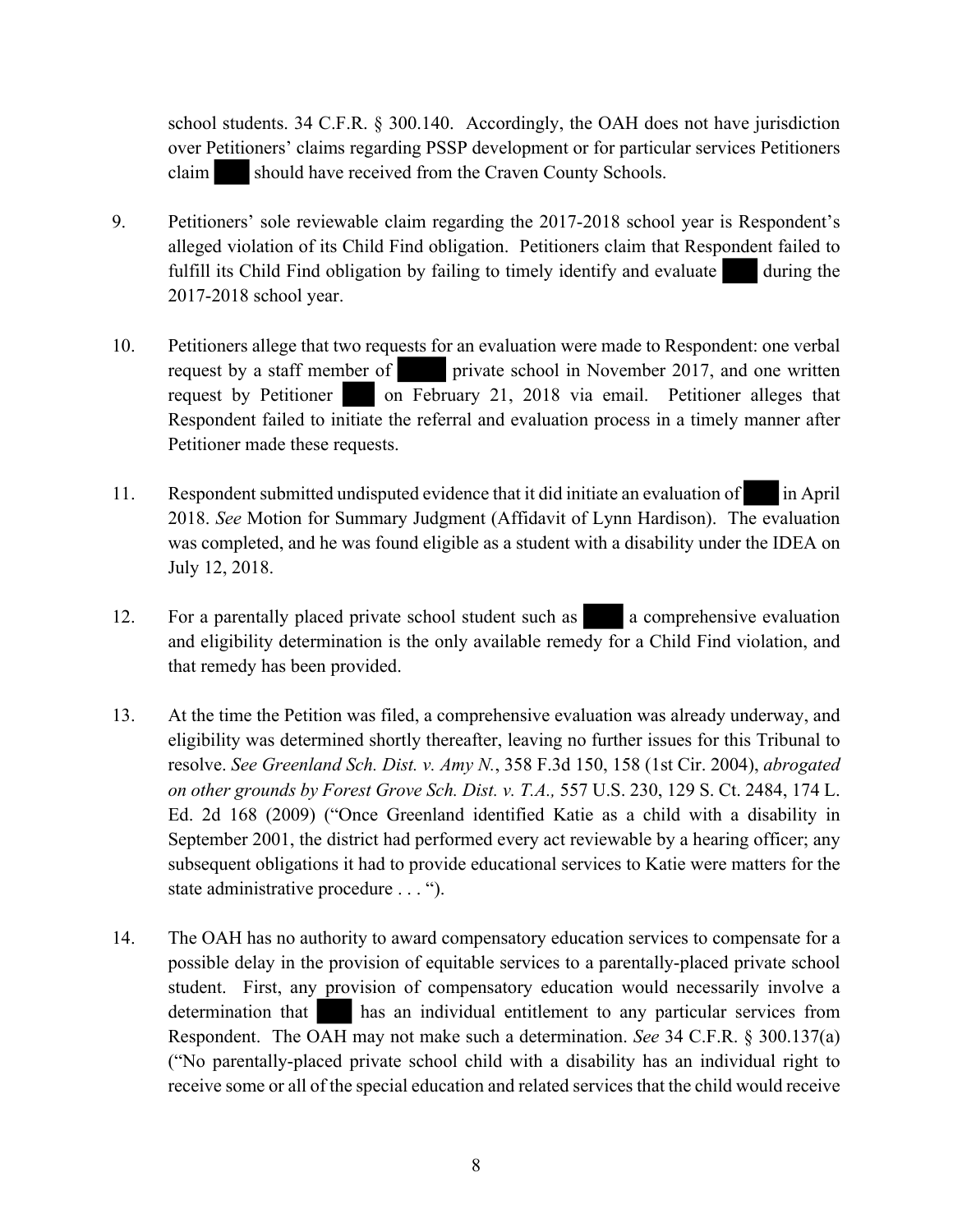if enrolled in a public school)." An award of compensatory education is not within the OAH's power in response to a parentally-placed private school "child find" claim. *See P.P. ex rel. Michael P. v. W. Chester Area Sch. Dist.,* 585 F.3d 727, 731-38 (3d Cir. 2009) (where student remained at private school throughout the period of alleged delay in evaluating and therefore had no individual entitlement to special education services, delay was purely a procedural error and "a procedural violation alone cannot support a compensatory education award.").

- 15. As in *Michael P.,* Petitioner in this case does not allege that had the evaluation been timely, she would have transferred back to the Craven County School District, but clearly intended for to remain at his private school throughout the 2017-2018 school year. Even when offered an IEP in July 2018, Petitioner declined and chose to keep in his private school. Therefore had no individual entitlement to special education services, and the delay was purely a procedural error, which alone cannot support a compensatory education award. *Michael P* at 738.
- 16. Even if the OAH had jurisdiction to award compensatory services for a delayed evaluation, the matter would be moot in this case because the remedy has already been provided. *See McAdoo v. Univ. of N. Carolina at Chapel Hill*, 225 N.C. App. 50, 68, 736 S.E.2d 811, 823 (2013) (a case will become moot and subject to dismissal when a plaintiff has "effectively obtained the relief sought"). It is undisputed that Respondent offered compensatory services in an amount greater than the amount of services could have received if the evaluation timeline had started as of the first date alleges she sent a written request. *See* Policies Governing Services for Children with Disabilities NC 1503-2.2.
- 17. "Whenever, during the course of litigation it develops that the relief sought has been granted or that the questions originally in controversy between the parties are no longer at issue, the case should be dismissed, for courts will not entertain or proceed with a cause merely to determine abstract propositions of law." *Simeon v. Hardin,* 339 N.C. 358, 370, 451 S.E.2d 858, 866 (1994); *see also Beason v. N. Carolina Dep't of Sec'y of State,* 741 S.E.2d 663, 666 (N.C. Ct. App. 2013) ("A case is 'moot' when a determination is sought on a matter which, when rendered, cannot have any practical effect on the existing controversy.")
- 18. Because Craven County Schools has identified and evaluated Respondent has already provided the only relief available to Petitioners for the alleged Child Find violation, and the Petition contains no claim reviewable by this Tribunal. *See Greenland* at 158. Accordingly, Respondent is entitled to judgment as a matter of law.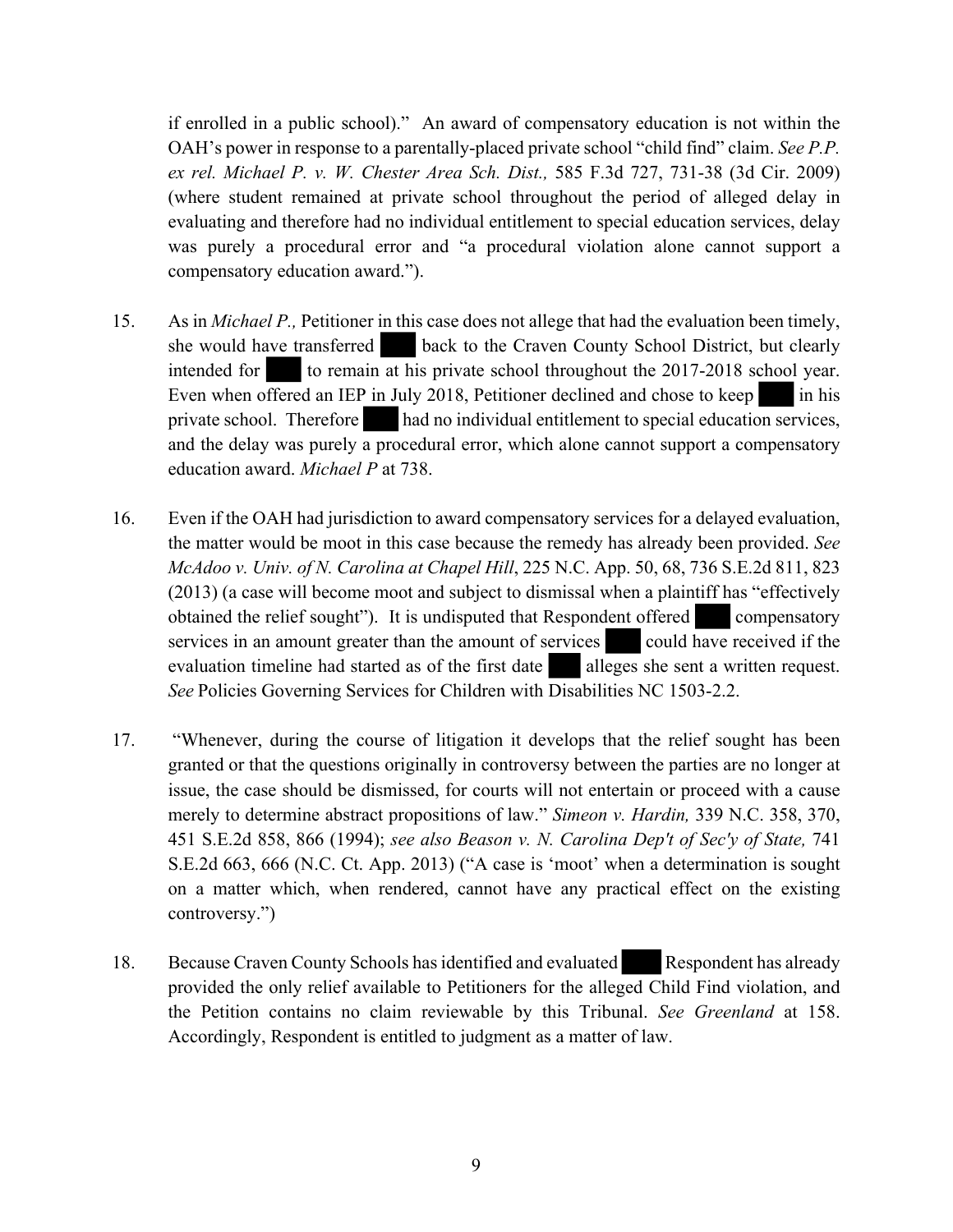19. Finally, Petitioner accuses Respondent of treating differently during the identification, testing and evaluation process because is African American and enrolled in a predominately African American private school. Petitioners' claims of racial discrimination standing alone were not shown to be "relating to the identification, evaluation, or educational placement of a child, or the provision of a free appropriate public education of a child, or a manifestation determination." N.C.G.S. 115C-109.6(a). Petitioners produced no evidence to substantiate these claims in response to Respondent's Motion for Summary Judgment.

#### **FINAL DECISION**

**IT IS HEREBY** ordered and adjudged that Petitioner's claims arising from the 2016-2017 school year and before are dismissed as they are untimely and outside the relevant statute of limitations, and no exceptions apply.

**FURTHER**, Respondent is entitled to summary judgment on Petitioner's "child find" claim arising from the 2017-2018 school year because it is moot. Petitioner's other claims arising from the 2017-2018 school year are outside the jurisdiction of the Office of Administrative Hearings and can only be raised in a state complaint. Based on the foregoing and pursuant to Rule 56 of the North Carolina Rules of Civil Procedure, it is therefore ordered that summary judgment is entered in favor of Respondent.

#### **NOTICE**

In accordance with the Individuals with Disabilities Education Act and North Carolina's Education of Children with Disabilities laws, the parties have appeal rights regarding this Final Decision.

Under North Carolina's Education of Children with Disabilities laws (N.C.G.S. §§ 115C-106.1 *et seq.*) and particularly N.C.G.S. § 115C-109.9, "any party aggrieved by the findings and decision of a hearing officer under G.S. 115C-109.6 or G.S. 115C-109.8 may appeal the findings and decision within 30 days after receipt of notice of the decision by filing a written notice of appeal with the person designated by the State Board under G.S. 115C-107.2(b)(9) to receive notices. The State Board, through the Exceptional Children Division, shall appoint a Review Officer from a pool of review officers approved by the State Board of Education. The Review Officer shall conduct an impartial review of the findings and decision appealed under this section."

This Final Decision was served on the parties as indicated on the Certificate of Service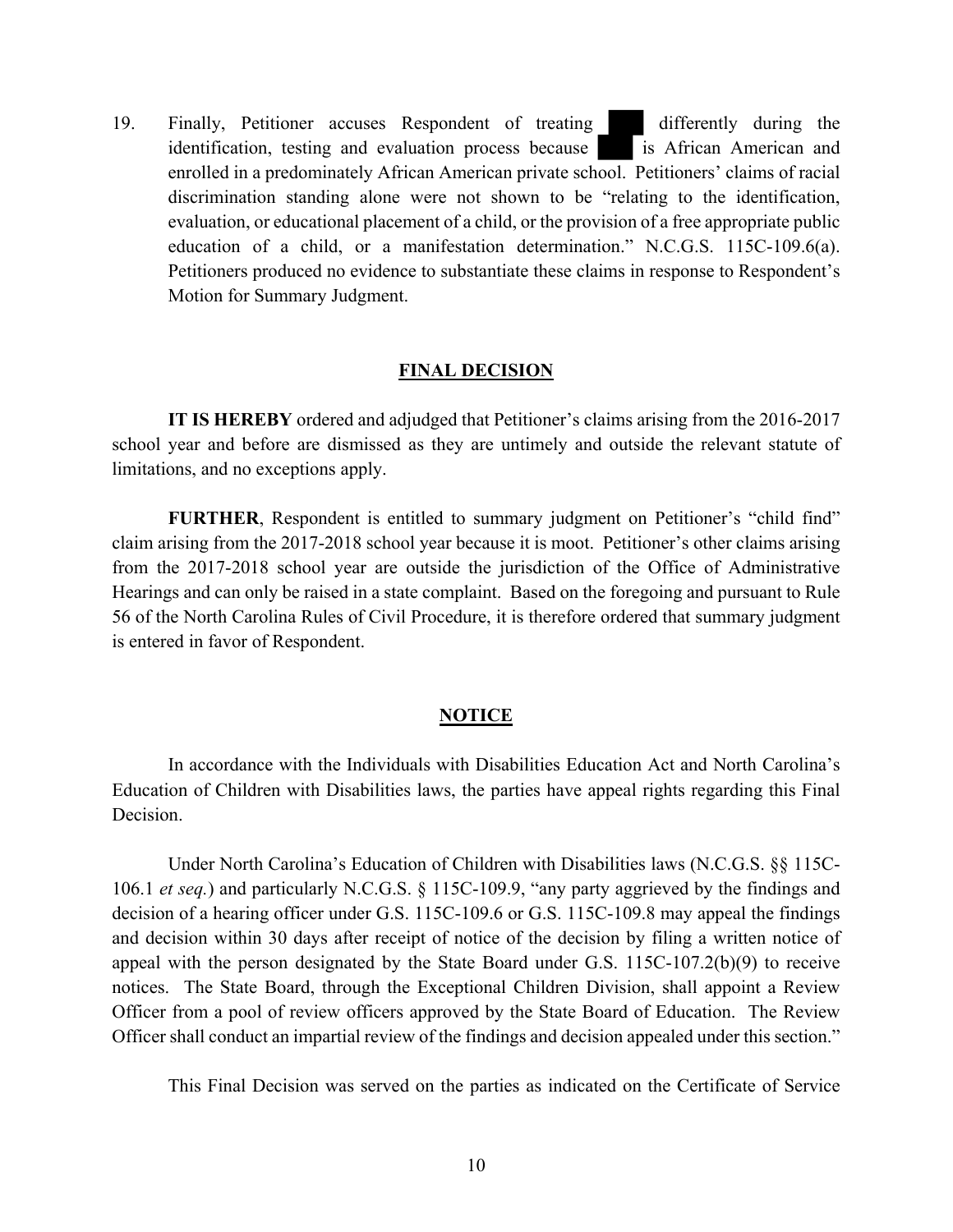attached to this Final Decision.

Inquiries regarding further notices, time lines, and other particulars should be directed to the Exceptional Children Division of the North Carolina Department of Public Instruction, Raleigh, North Carolina prior to the required close of the appeal filing period.

## **IT IS SO ORDERED.**

This the 13th day of November, 2018.

fugustus 3 ClKins II

Augustus B Elkins II Administrative Law Judge